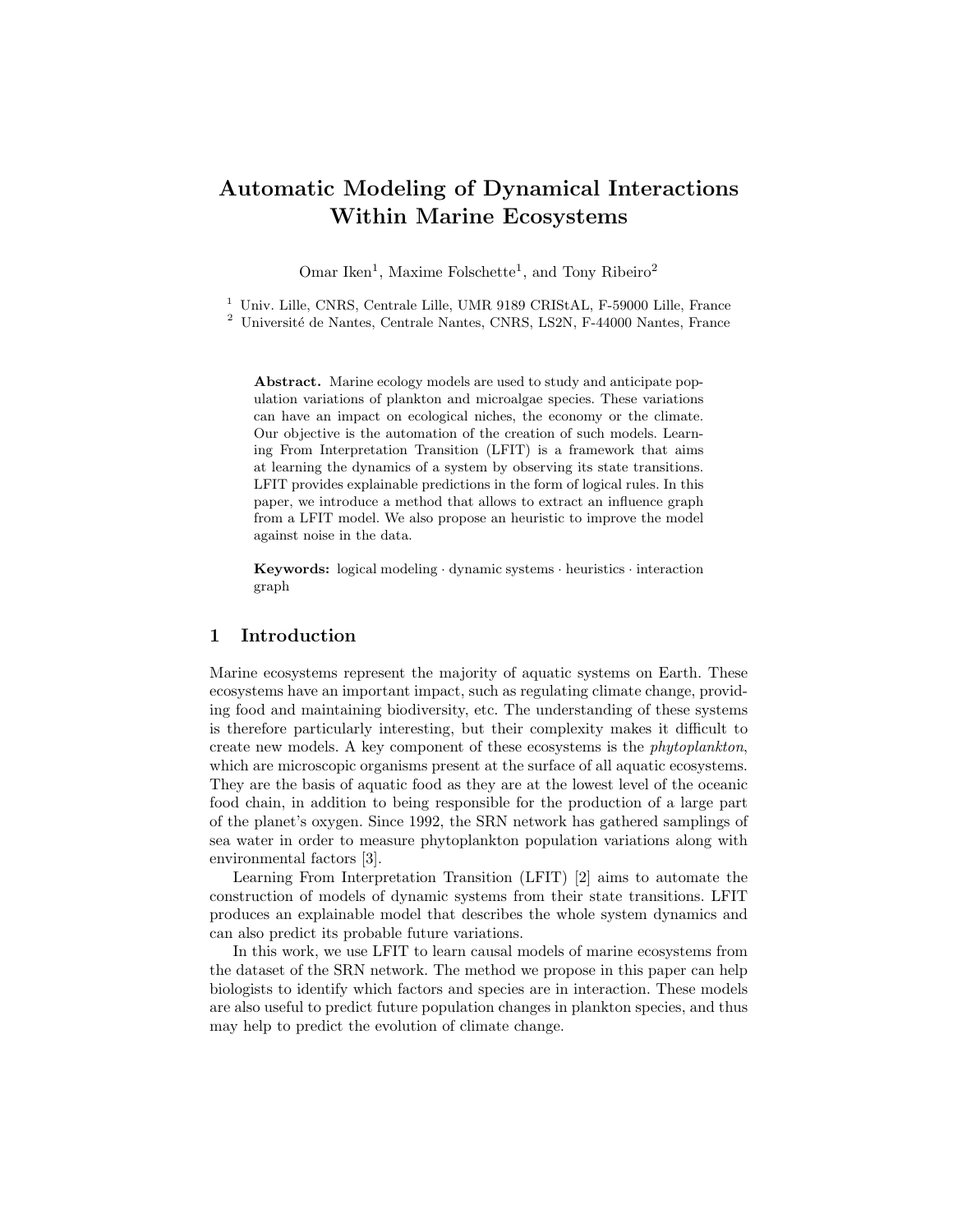#### 2 O. Iken et al.

# 2 State Of The Art

LFIT The LFIT framework [\[2\]](#page-3-1) is based on the notion of *dynamical transition*, that is, an atomical transition in a discrete time series. Given a set of such transitions, LFIT builds a model of the system dynamics under the form of a set of rules as follows:

$$
\underbrace{v_0^{val_0}}_\text{head} \leftarrow \underbrace{v_1^{val_1} \wedge \cdots \wedge v_m^{val_m}}_\text{body}
$$

Such a rule is said to *match* a given state if, for each  $i \in \{1, 2, \ldots, m\}$ , the variable  $v_i$  has the value val<sub>i</sub> in the current state. Intuitively, the rule above means that the variable  $v_0$  can take the value val<sub>0</sub> in the next state if the rule matches the current state. We distinguish two types of rules on a given matched state: (1) *likeliness* rules, where the conclusion is observed in at least one transition from this state, and (2) unlikeliness rules, where the conclusion is never observed in any transition from this state. Each rule of both type is weighted by the number of states it matches in the observations.

DATASET In this work we focus on the SRN dataset [\[3\]](#page-3-0). This dataset includes long-term time series of marine phytoplankton and physical-chemical measurements. Water samples were collected along the eastern English Channel coast every 15 to 30 days from 1992 to 2020, at different depths and locations. Each sample in the dataset is characterized by its sampling location and depth, sampling date, name of the measured environmental factor or phytoplankton species, and value of measurement. There are several hydrological factors like temperature, oxygen or salinity, associated to different units, while for each phytoplankton species, the number of individuals is counted. Here we focus on one location of interest: the coastal station 1 of Boulogne-sur-Mer, and focus only on 11 hydrological factors and 12 phytoplankton species only sampled at sea surface level, as it was done in [\[1\]](#page-3-2).

# 3 Preprocessing

Data sampling being irregular, we re-sample the measurements for the different factors and species on a monthly basis to minimize missing data. Furthermore, since LFIT only works with abstract discrete values for state transitions, we also need to discretize the measurements. This step has a significant impact on the results provided by the LFIT algorithms. Here, hydrological factors are discretized in two values: below average and above average; phytoplankton species in three values: low, below average and above average, where low encodes a population too low to be counted.

After discretization, we have a time series of 308 data point from which are extracted the 307 atomic transitions to be processed by LFIT. These transitions are divided into 80% (253 transitions) for the learning set and 20% (54 transitions) for the test set. The fitted model has 1683 likeliness rules and 1981 unlikeliness rules, and its accuracy is about 67.0% on the test set.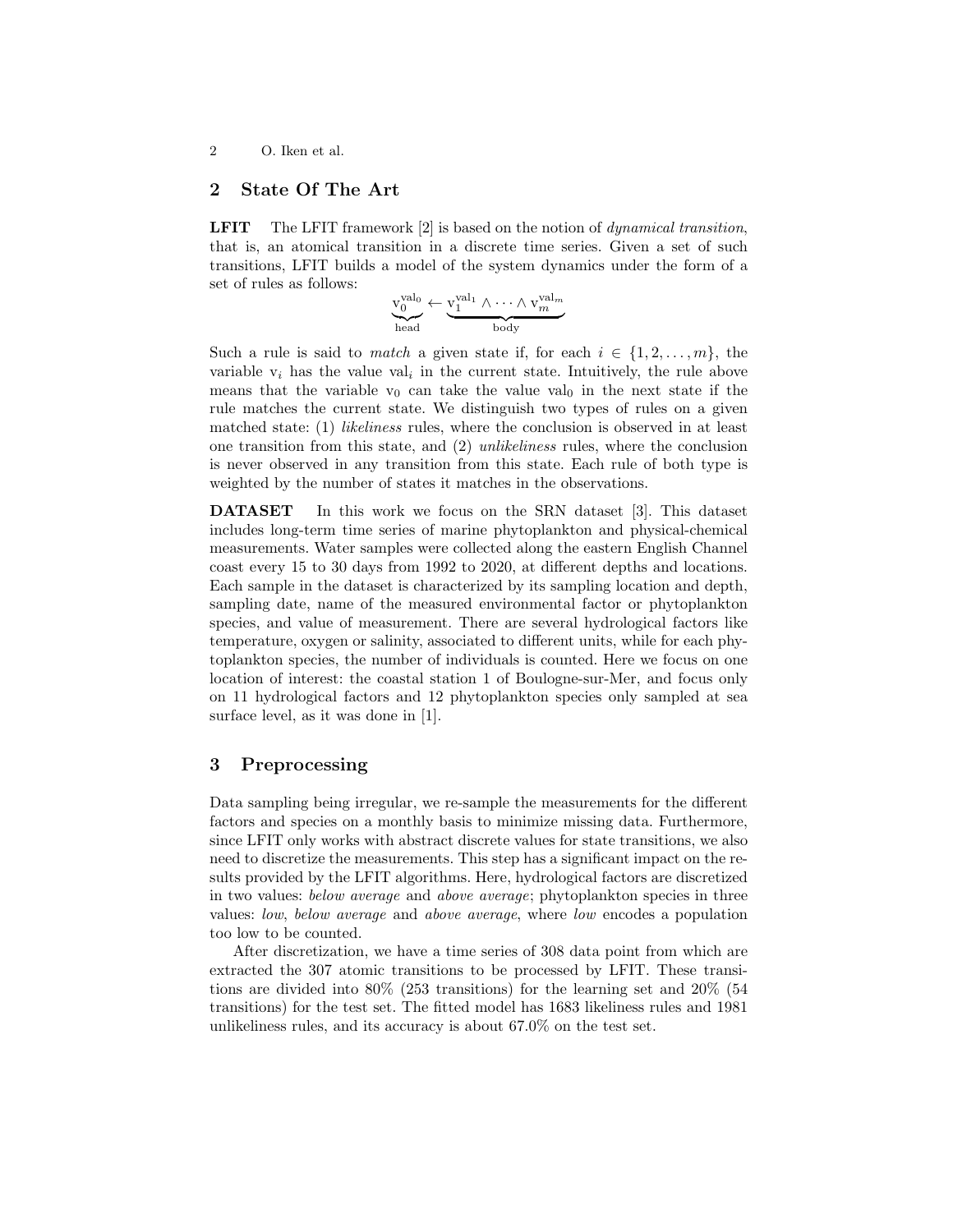<span id="page-2-0"></span>

Fig. 1: Distribution and Pareto frontier of weighted combinations for a likeliness rule (left) and an unlikeliness rule (right). Correct weight is in abscissa and wrong weight is in ordinate. The size of circles corresponds to the number of conditions in the combination, green circles being the "best" alternatives to consider.

# 4 Rules Improvement

Training data being incomplete and noisy, the output of LFIT is not perfect, i.e., rules may be improved and some could be removed. Indeed, LFIT only learns rules that are true on every single transition they match in the training set. This is why we propose a heuristic to simplify rules, in order to improve their quality and reduce their quantity, thus improving improve model accuracy and readability.

For that, we simply generate all subsets of each rule body, and then count how many transitions validate/falsify the new rule, thus giving us two weights: a correct weight, and a wrong weight. For a likeliness rule, we want to maximize the correct weight and minimize the wrong weight, and conversely for an unlikeliness rule. We can then compute the Pareto frontier (of correct/wrong weights) to find the best subsets of a given body, as shown in Figure [1.](#page-2-0)

From the Pareto front, we extract what we consider the best rules based on the ratio of correct and wrong weights. We chose an arbitrary ratio of 2 for likeliness rules and 1/2 for unlikeliness rules.

By eliminating the redundant rules (subsumed by another rule) from the improved model, we obtain a set of 1609 likeliness rules and 1405 unlikeliness rules. With this, we manage to obtain a new accuracy of 71.6% on the test set.

# 5 Influence Graph

From the detailed interactions in the form of rules, a more abstract view of the system can be extracted in the form of an influence graph containing the mutual influences between variables. This allows to identify whether an environmental factor or a species is a strict activator or inhibitor of another. The point is to identify which variable need to be controlled in order to impose a desired behavior on a targeted species. We propose to extract such model from LFIT